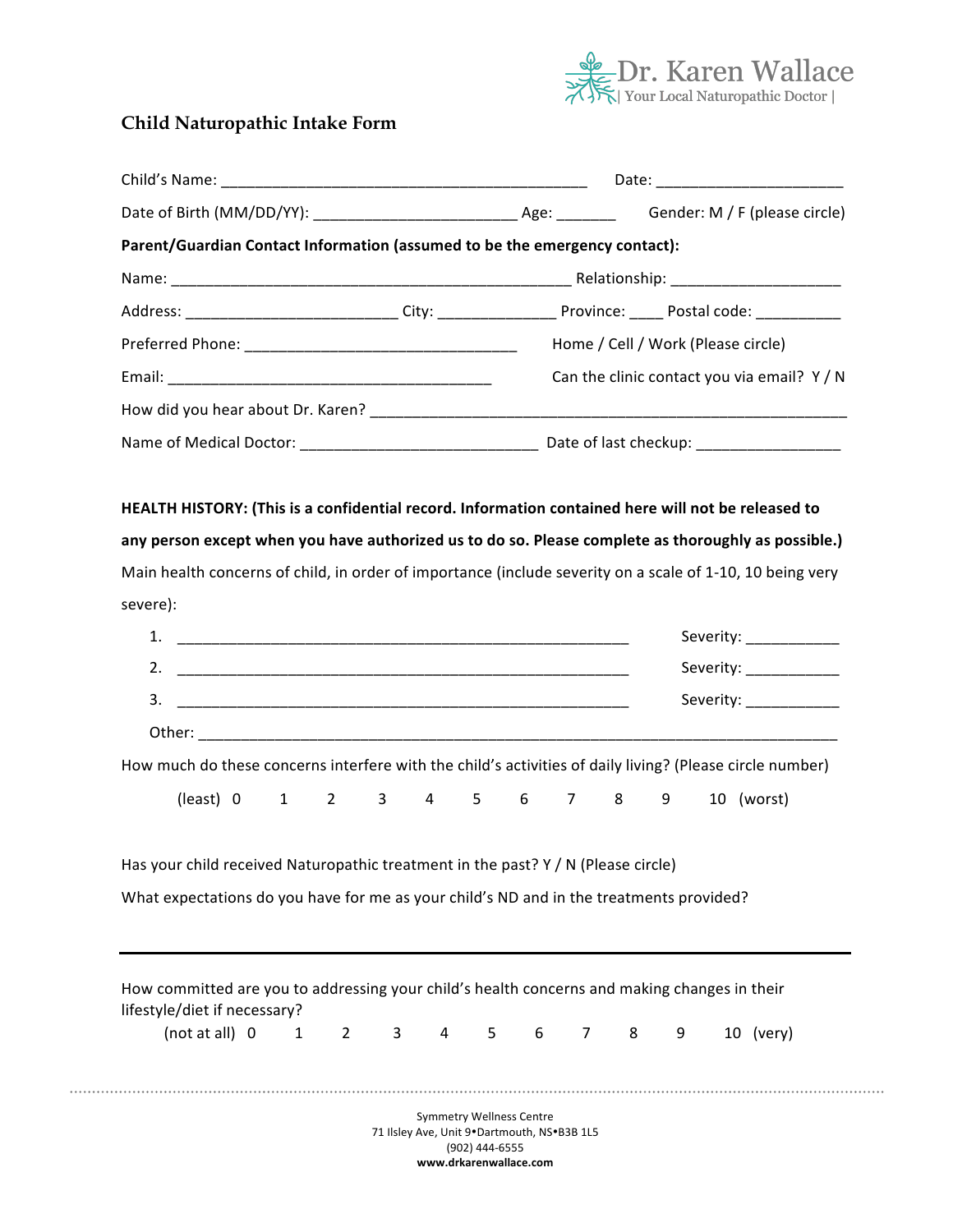## List of all **medications** your child is currently taking:

| <b>Name</b> | <b>Dosage</b> | Date started | Reason |
|-------------|---------------|--------------|--------|
|             |               |              |        |
|             |               |              |        |
| Other:      |               |              |        |

How many times has your child been treated with antibiotics? \_\_\_\_\_\_ Date of last dose: \_\_\_\_\_\_\_\_\_

\_\_\_\_\_\_\_\_\_\_\_\_\_\_\_\_\_\_\_\_\_\_\_\_\_\_\_\_\_\_\_\_\_\_\_\_\_\_\_\_\_\_\_\_\_\_\_\_\_\_\_\_\_\_\_\_\_\_\_\_\_\_\_\_\_\_\_\_\_\_\_\_\_\_\_\_\_\_\_\_\_\_\_\_\_

\_\_\_\_\_\_\_\_\_\_\_\_\_\_\_\_\_\_\_\_\_\_\_\_\_\_\_\_\_\_\_\_\_\_\_\_\_\_\_\_\_\_\_\_\_\_\_\_\_\_\_\_\_\_\_\_\_\_\_\_\_\_\_\_\_\_\_\_\_\_\_\_\_\_\_\_\_\_\_\_\_\_\_\_\_

List all **supplements** your child is currently taking, including the brand and dosage:

## **Medical History**

Please list any allergies the child may have (environmental, food, drugs, supplements):

Please indicate any serious medical conditions, illnesses, injuries, surgeries, &/or hospitalizations that your child has had in the past:

Any major mental/emotional traumas (divorce of parents, bullying, major disease, etc):

**Child's Health History** (Please circle either **c** for current, or **p** for past, if applicable, or both)

| Cradle cap                | с | р | Eczema                        | c | p |
|---------------------------|---|---|-------------------------------|---|---|
| Diarrhea                  | с | p | Constipation                  | c | p |
| Asthma                    | с | p | Diaper rash                   | c | p |
| Chronic colds/sniffles    | C | p | Allergies                     | c | p |
| Nightmares                | с | p | Bedwetting                    | c | p |
| Fears/phobias             | c | p | Colic                         | c | p |
| Lice                      | C | p | High fever                    | c | p |
| Conjunctivitis (pink eye) | C | p | Ear infections                | c | р |
| Strep throat              | с | p | Stomach aches                 | c | p |
| Warts                     | с | p | Thrush                        | c | p |
| Erythema multiforme       | c | p | Impetigo                      | c | p |
| Hyperactivity             | c | p | Extreme shyness               | c | p |
| Tantrums                  | с | p | Picky eater/poor appetite     | C | p |
| Hearing/vision problems   | с | p | Early puberty (before age 11) | c | р |

Symmetry Wellness Centre 71 Ilsley Ave, Unit 9•Dartmouth, NS•B3B 1L5 (902) 444-6555 **www.drkarenwallace.com**